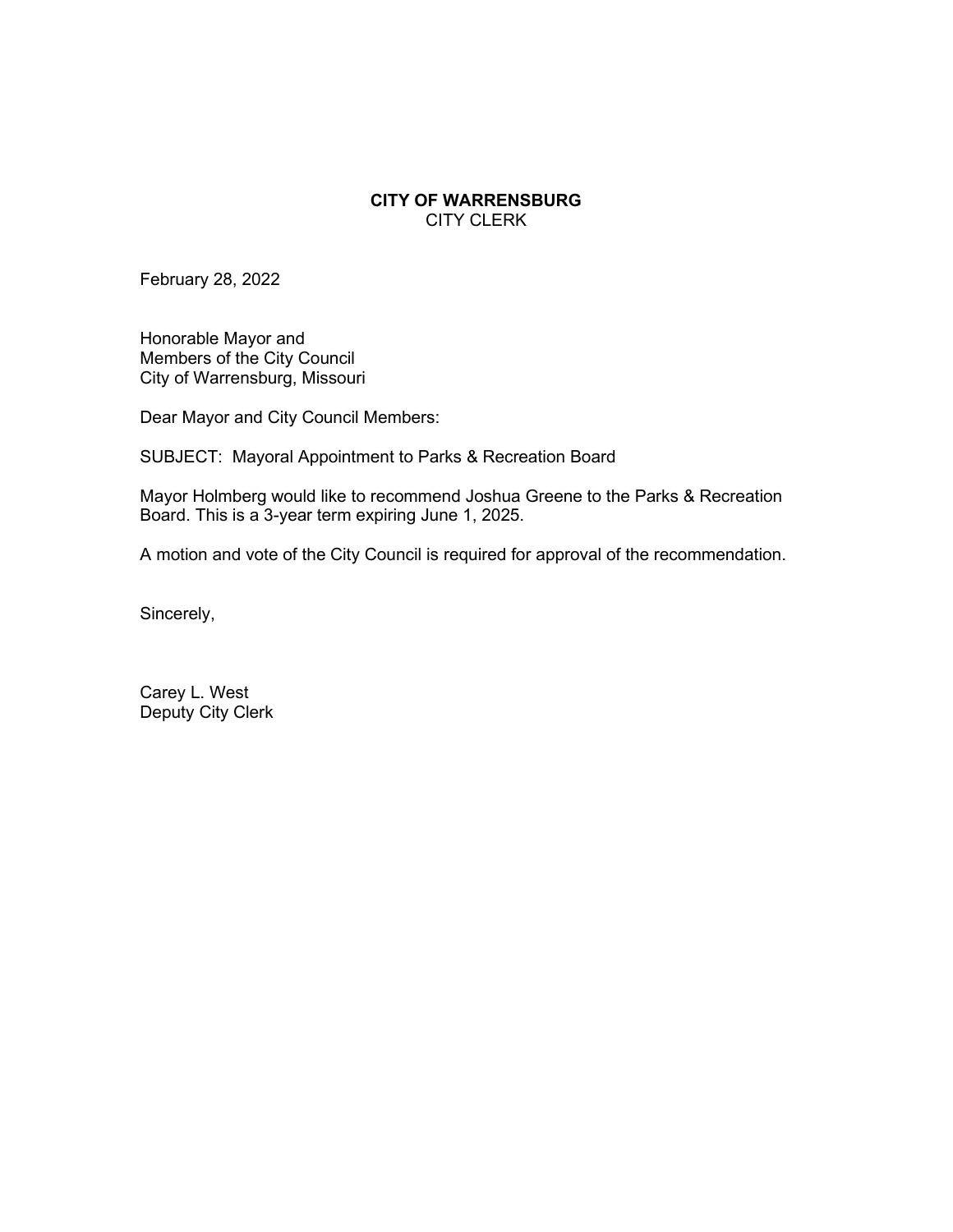## Board Application Form

| Select the Board,<br>Commission, or<br>Committee applying for                   | Parks & Recreation Board  |
|---------------------------------------------------------------------------------|---------------------------|
| <b>Personal Information</b>                                                     |                           |
| <b>First Name</b>                                                               | Joshua                    |
| <b>Last Name</b>                                                                | Greene                    |
| Address1                                                                        | 409 E Market Street       |
| Address <sub>2</sub>                                                            | Field not completed.      |
| City                                                                            | Warrensburg               |
| <b>State</b>                                                                    | <b>MO</b>                 |
| Zip                                                                             | 64093                     |
| <b>Home Phone Number</b>                                                        | 16604222875               |
| <b>Email Address</b>                                                            | joshua.l.greene@gmail.com |
| Residency Information                                                           |                           |
| Length of Residency in<br>Warrensburg (or<br>surrounding area)                  | 6 years                   |
| Organization Membership Information                                             |                           |
| Are you currently<br>serving on other<br>Boards, Commissions,<br>or Committees? | No                        |
| If yes, which                                                                   | Field not completed.      |
| Have you served on a<br>Board, Commission, or<br>Committee before?              | Yes                       |